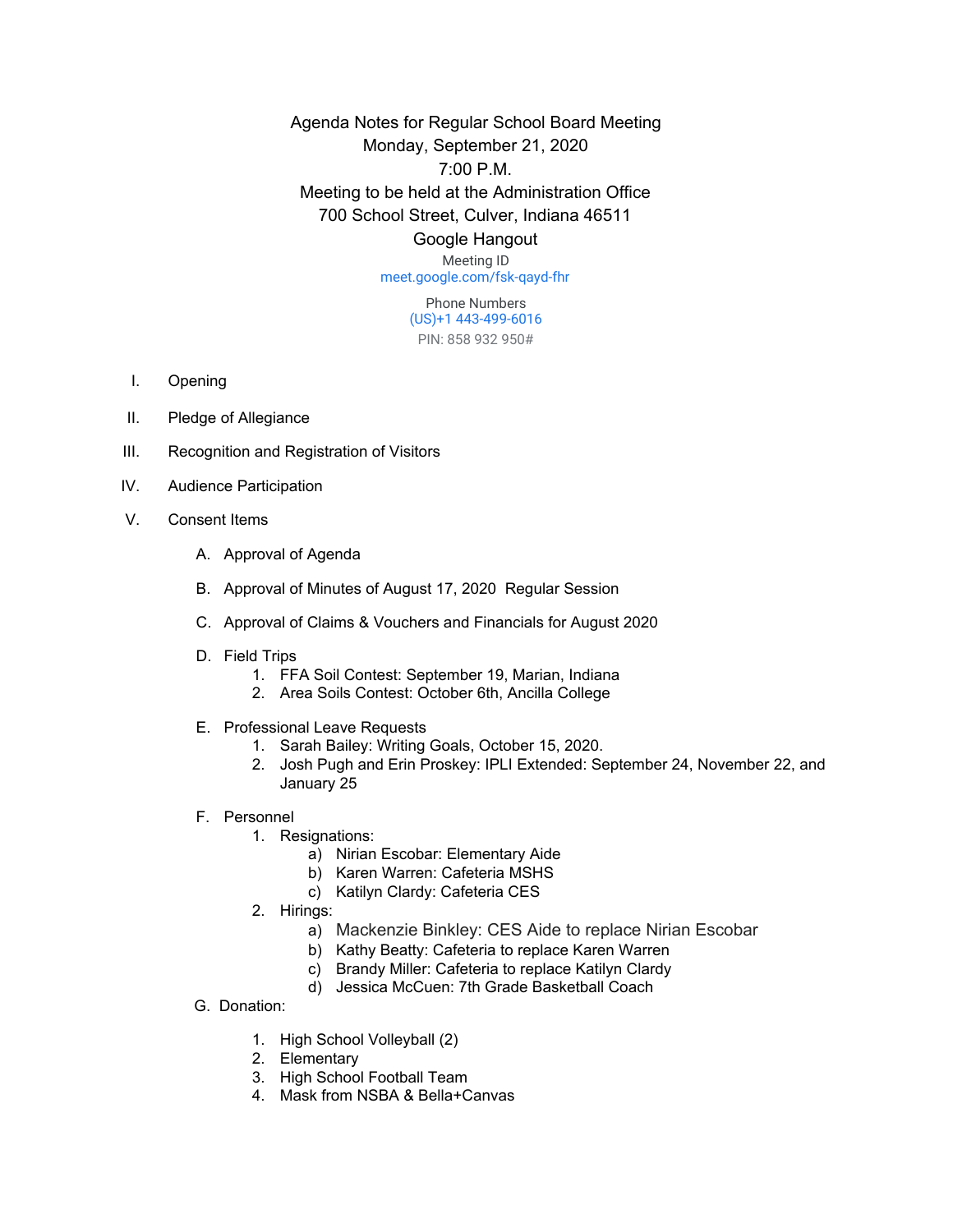- VI. Awarding Bids for Bus Garage and Annex Building
- VII. Public Hearing: 2021 Budget, Capital Projects, and Bus Replacement
- VIII. Resolution to Adopt Capital Project Fund Plan
- IX. Resolution to Adopt Bus Replacement Plan
- X. Adopt Resolution 2020-16: Resolution to Transfer Amounts from Education Fund to the Operations Fund
- XI. Discussion/Action Items
	- A. Teacher Evaluation Plan
	- B. TAG Grant Policy: Review and approve
	- C. School Safety Plan: Review and approve
	- D. Approve Adult Meal Price increase
	- E. eLearning Policy 2371- Second Read
	- F. Policy 0164.4, 0165, 0167.1, 0167.3, 8415, 8416 Continued Operations Amid Covid-19: Second Read
	- G. Policy Volume 33 No 1 (0151, 0152, 0154, 0155, 0167.2, 0171.4, 3120.11, 5111, 5460, 6105, 6250, 7540.02, 8330, 8420.01, 8450)- Second Read
	- H. Policy 2370.5 Virtual Education Program Second Read
	- I. Policy 8450 Coronavirus Disease & 8450.01 Protective Facial Coverings During Pandemic/Epidemic Events: Second Read
	- J. Policy 2266 Title IX Second Read
	- K. Athletic Boosters Bylaws approval
- XII. Superintendent's Information Agenda
	- A. COVID updates
	- B. FFA Pork Chop: September 25th
	- C. Golf Outing September 23rd? 6th Grade Car Wash
	- D. ISBA IAPSS Conference Lake House at 6PM
	- E. Project Updates
	- F. GEER Grant
	- G. Early Literacy Grant
	- H. Safety Grant
	- I. USDA Waiver
	- J. Vacation October 7-12th: Daughters Wedding
	- K. Formative Assessment Grant
- XIII. Treasurer/Business Manager
	- A. Bond Expenditure Update
- XIV. Reports by Individual Board Members